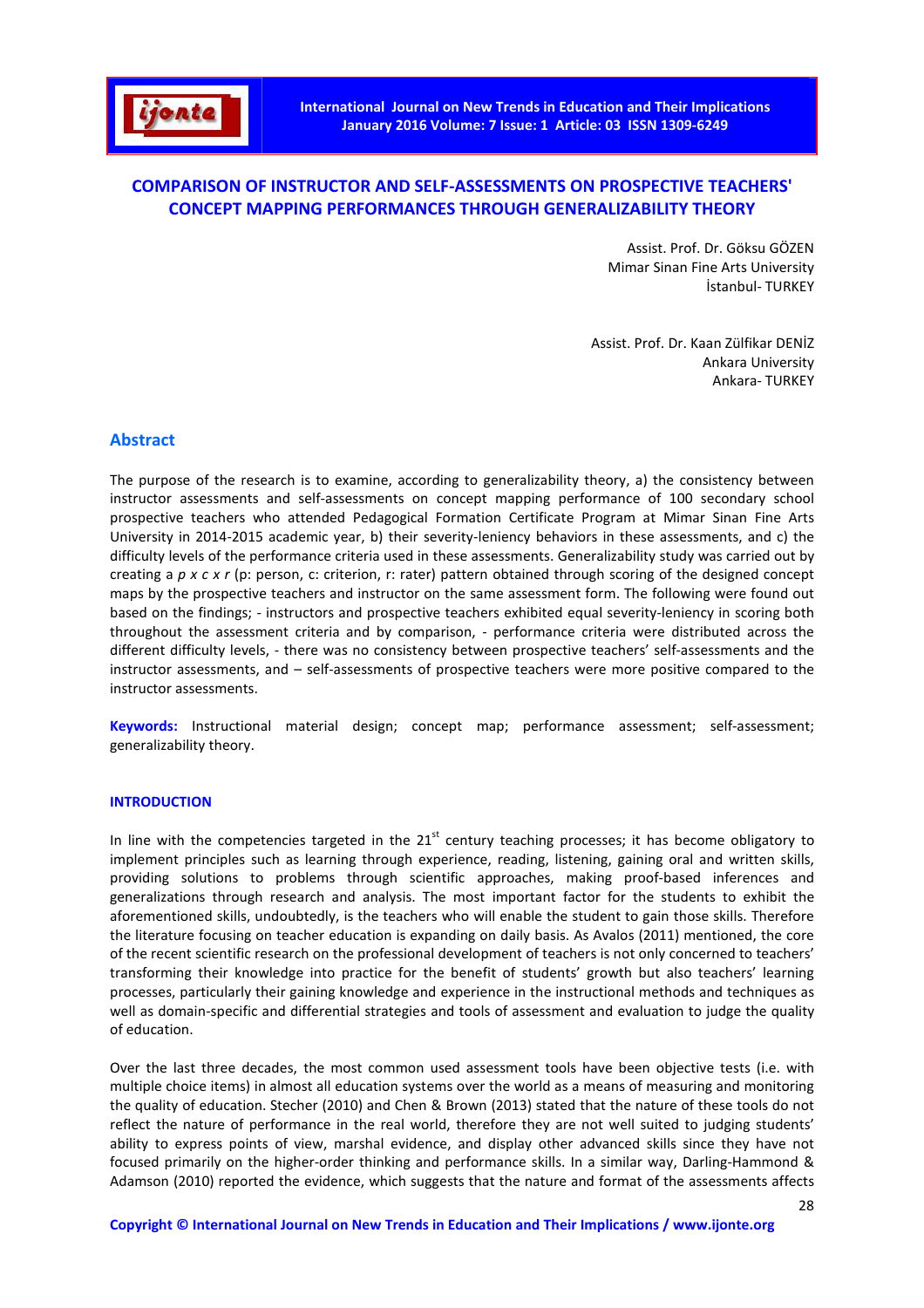

the depth of knowledge and types of skills developed by students, and that performance assessments are better suited to assessing high level, complex thinking skills. Thus, within the studies comparing objective and essay exams with several kinds of alternative strategies for educational assessment and evaluation (i.e. İngeç, 2009; Moreira, 2006; Rafferty & Fleschner, 2010) , particularly based on performing association, inference and interpretation skills, concept mapping is proposed as a viable pedagogical tool for meaningful learning and understanding in almost every grades of education. It is defined as a way to represent knowledge schematically through establishing the most prominent and most useful cross-links (relationships) between several concepts, which involves what Bloom (1956) identified as high levels of cognitive performance, namely evaluation and synthesis of knowledge (Edmondson, 2000). This indirect method of observation is also supposed to be effective in reaching the goal of turning out people who can think and generate (İngeç, 2009; Novak & Cañas, 2007; Strautmane, 2012).

Literature contends that a teacher's knowledge of concept map-based instruction and/or assessment influence how their students perceive the instructional content and execute students' creation of acceptable concept maps to present their own way of learning. Thus, teachers need to understand the educational function of concept mapping in relation to the nature and quality of the graphical structures of such practices and in terms of how these structures impact and/or effectuate learning. Accordingly, Subramaniam & Esprívalo Harrell (2015) stated that teachers who are skilled concept mappers are able to (1) understand and apply the operational terms to construct a hierarchical/non-hierarchical concept map; (2) identify the legitimacy of the constructed concept map by verifying its graphical structure and its educational utility; and (3) determine the inherent 'good' and 'poor' qualities of the resulting graphical structure to reiterate the 'good' qualities and to coach and provide feedback to alleviate 'poor' qualities. Behind numeorus studies focusing on teachers' knowledge and competencies to design concept maps or other several instructional materials (e.g. Novak & Cañas, 2008; Strautmane, 2012; Yelken & Alıcı, 2008; Yin, Vanides, Ruiz-Primo, Ayala, & Shavelson, 2005), in the present study this subject is handled from a different viewpoint, only which is established as a principle focus in limited number of studies (Cronbach, Linn, Brennan, & Haertel, 1997; Dochy, Segers, & Sluijsmans; 1999; Jimenez-Snelson, 2010; McClure, Sonak, & Suen, 1999; Plummer; 2008; Yin & Shavelson, 2008), and the consistency between the self-assessments of prospective teachers' and assessments performed by their instructor on their concept mapping performances is investigated in conjunction with raters' severity or leniency behaviours in the assessments and the difficulty of the criteria used in the assessments. Hence, apart from having the necessary knowledge and skills to contemplate qualified teaching and assessment materials that serve different purposes and meet different needs, teachers should have high order cognitive and affective skills of self-assessment, which, as a matter of fact, is a prerequisite for possession of qualified teaching competency. Individuals, of course, attain the vision and responsibility to see their deficiencies in their work or in the process of gaining the necessary technical and practical knowledge and skills related with that work and to compensate these deficiencies only through evaluating themselves objectively. From this point of view, the present study also takes prospective teachers' self-assessment of their utilization level of the technical information learned in the process of designing the concept maps as an important dimension.

It is desired that all the assessment tools used and developed in all scientific research have a high reliability. As for performance based assessment, in which students must construct an answer, produce a product, or perform an activity rather than choosing among pre-determined options, reliable scoring becomes more important. Different variability sources mingled with the assessments and the interaction between these different sources are quite important from reliability standpoint (Brennan 2001; Cronbach, Gleser, Nanda, & Rajaratnam, 1972). In this context, historically, reliability issues in psychology and education have been addressed principally using Classical Test Theory (CTT), which postulates that an observed score can be decomposed into a true score (T) and a single, undifferentiated random error term (E).On the other hand, Generalizability Theory (G-Theory) that handles different sources of error and their interaction together and simultaneously and that liberalizes CTT as stated by Brennan (2001) is one of the useful methods not only in identifying the validity and reliability of different assessment tools (multiple choice tests, performance assessment tools, etc.), but also in making comparisons to see the consistency between the evaluations when there are more than one rater involved in the assessment (Atılgan, 2005; Güler, 2009, 2011; Nunally, 1982;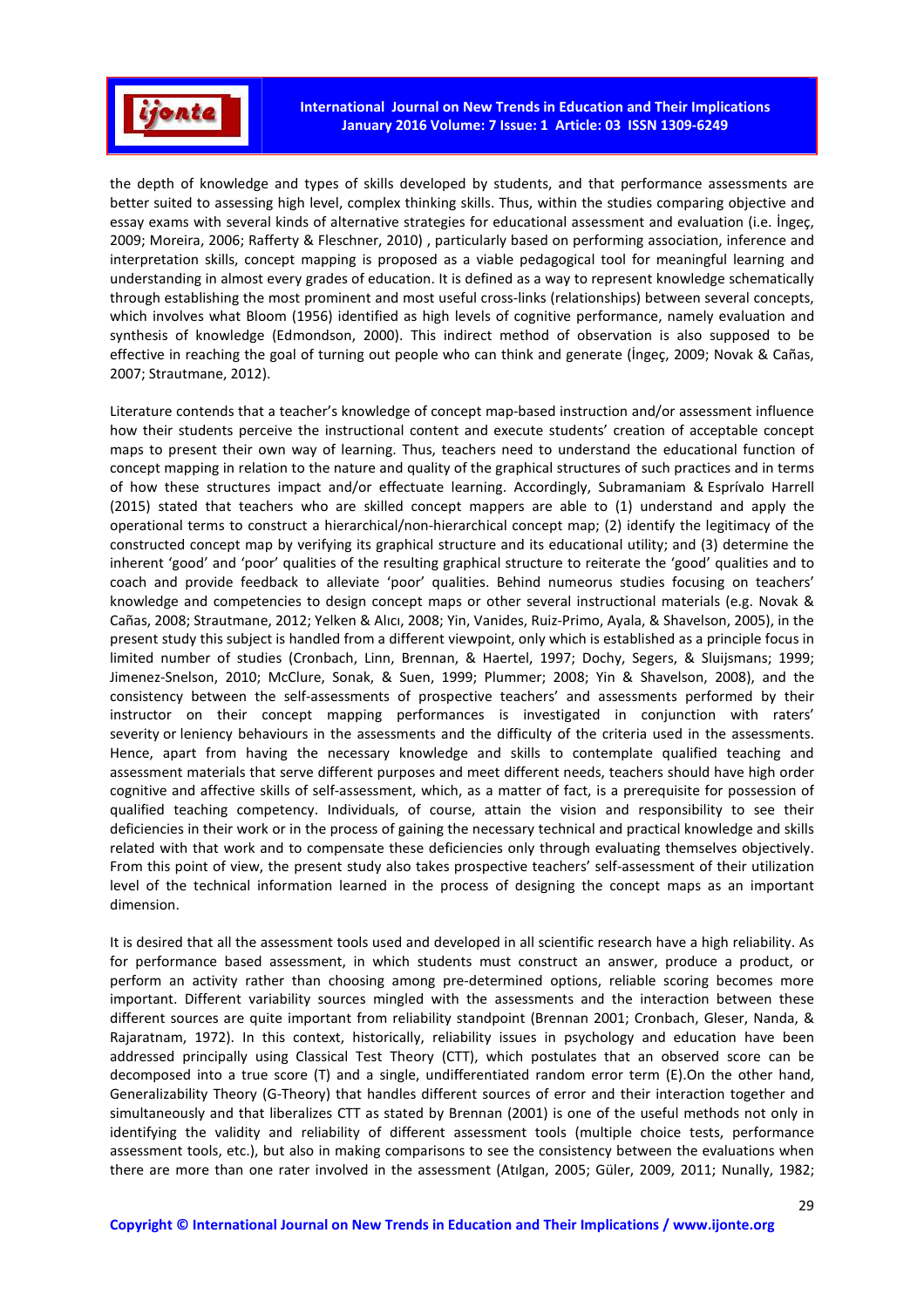

Nunally & Bernstein, 1994; Volpe, McConaughy & Hintze, 2009; Yelboğa, 2012; Yılmaz-Nalbantoğlu &Gelbal, 2011). The present study examined, based on the G-Theory, a) the consistency between instructor assessments and prospective teachers' self-assessments on the concept maps the prospective teachers prepared, b) severity-leniency behaviors in the assessments, and c) difficulty levels of the criteria used in the assessments.

### **METHOD**

### **Research Design**

In CTT, reliability coefficients having different meanings are obtained through different reliability methods for the same assessment. Considering these different measures related with the reliability estimation, Cronbach, Nageswari, & Gleser (1963) suggested the Generalizability Theory (G-Theory) both as an extension of and as a flexible alternative to CTT. This conceptual and statistical framework, for evaluating the dependability (reliability) of behavioral measurements (e.g., a test score) evaluates all sources of variance, e.g. rater, time, items, setting etc., in other words, all possible sources of error (in G-Theory, sources of variation are referred to as *facets of measurement*) that may occur in an assessment process together and simultaneously and therefore tests the generalizability of the sample drawn from the universe of admissible observation to the universe (Brennan, 2001; Sanders, 2014; Webb, Shavelson & Haertel, 2006). The detailed information on every source of variance and their interaction makes G-Theory the recommended (Atılgan, 2005; Nunally & Bernstein, 1994) approach which enables making inter- and cross- comparisons in assessments that involve more than one rater.

Individuals (persons) were defined as object of measurement, and not considered sources of variance as in many assessments due to the fact that they are the targets of the assessment activity and process, and also that their variance is natural and systematic. On the other hand, each assessment criteria for the concept maps as a teaching tool and raters (instructor and prospective teachers making self-assessment) were considered a source of variance (facet) that can have an impact on individuals' universe scores (these scores correspond to true scores in CTT). Each prospective teacher and instructor prepared and assessed their material according to the same 10 criteria. However, considering that these 10 criteria were picked randomly among the universe of admissible observation that can be used to measure the concerned feature and that the raters were randomly sampled among the universe of raters who are able to assess the performance of the prospective teachers on these criteria, it may be suggested that the research has a crossed two-facet random-effects design of G-Theory. Accordingly, the research pattern is symbolized as *p x c x r*, prospective teachers as *p* (persons), each assessment criteria *c* (criterion) and raters *r* (raters).

Variance components in G–Theory are derived from many sources like systematic variance of individuals that are the objects of measurement, multiple variance sources and the corresponding interaction between them (Crocker & Algina, 1986; Goodwin, 2001). These probable sources of variance are estimated together and simultaneously based on the variance analysis (ANOVA). In this study, in order to determine what portion of the total variance in the results arises from which source or the interaction of facets, ANOVA equations were used in line with *p x c x r* pattern and seven variance components listed below were obtained;

- three main effects persons (*p*), criteria (*c*) and raters (r),
- three common impacts person-criterion (*p x c*), person-rater (*p x r*) and criterion-rater (*c x r*), and
- remainder effect (*p x c x r*, e).

Instead of focusing on a specific measurement result or the score observed, G-Theory focuses on generalization of measurement results to the sample universe which is wider than a specific sample; more specifically, it concentrates on the effect of different dimensions of the universe on the test scores. In G-Theory, this effect is shown with generalizability coefficients similar to reliability coefficients in actual score model. Thus, instead of "reliability" which is one of the main concepts of CTT, "generalizability" which is a broader and flexible term in G-Theory is used (Güler, 2009, 2011; Anıl & Büyükkıdık, 2012). G-Theory enables estimating the reliability levels based on different sources of variance, i.e. test-retest reliability, internal consistency, reliability among raters etc. through one study and also facilitates reliability estimation of not only relative decisions as in CTT, but also of absolute decisions which focus on the level of an individual's performance independent of others' performance (cf. domain-referenced interpretations) (Shavelson & Webb, 1991; Yin & Shavelson, 2008).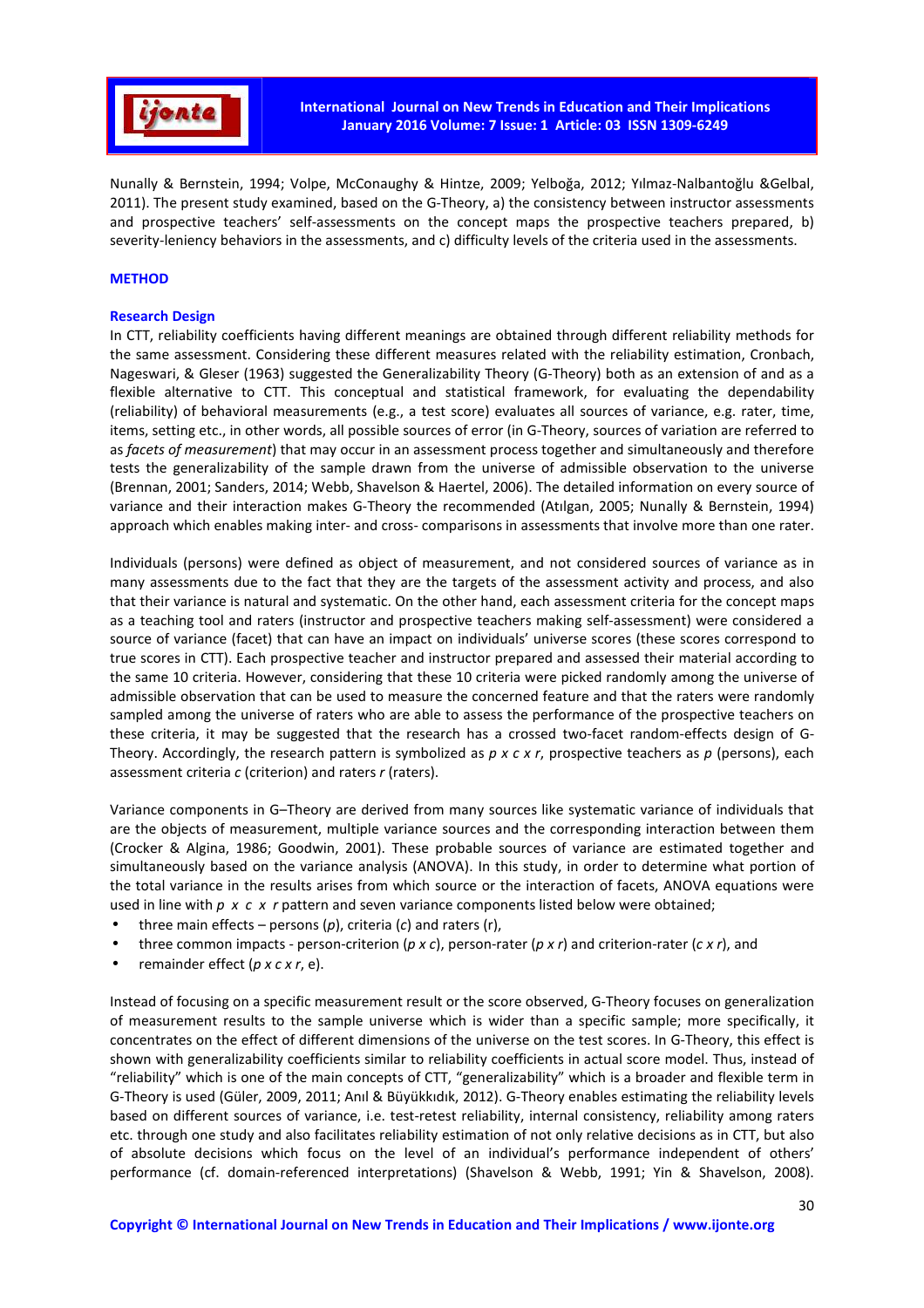

Thereby different reliability coefficients, G and Phi (ɸ) (dependability), are produced based on two different decision making types which are relative and absolute. In the present study, both coefficients were used to obtain the indicators of reliability among raters (instructor assessments and prospective teachers' selfasssessments).

## **Participants**

The participants were composed of 100 prospective secondary school teachers, who were attending the Pedagogical Formation Certificate Programme at Mimar Sinan Fine Arts University in the academic year 2014- 2015, of whom 23 are male ve 77 are female, and one educator who was their instructor in the spring semester of this academic year and lecturing the course entitled "Instructional Technologies and Material Design", within which the prospective teachers designed the concept maps. The distribution of the prospective teachers by their specialties which constitute the basis for their assignment to the teaching profession are presented in Table 1.

Table 1: Distribution of prospective teachers by their specialties

| . .<br><b>Specialty</b>                                 | n   |
|---------------------------------------------------------|-----|
| <b>Turkish Filology</b>                                 | 36  |
| History                                                 | 23  |
| <b>Visual Arts</b>                                      | 14  |
| Philosophy Group (Sociology, Pyschology and Philosophy) | 11  |
|                                                         |     |
| <b>Mathematics</b>                                      | 10  |
| <b>Health Sciences</b>                                  | 4   |
| <b>Physical Training and Sports</b>                     |     |
| Total                                                   | 100 |

### **Research Instrument and Data Collection**

In this research, 100 prospective secondary school teachers were asked to draw a hierarchical concept map related to their teacher roles in the course entitled "Instructional Technologies and Material Design" after they were taught about the meaning, content, and construction of different kinds of concept maps and given several examples. Hierarchical concept maps that were designed by prospective teachers were scored by themselves and the instructor simultaneously and independently on a score sheet containing ten performance criteria in total with 0-1-2 scores. While scoring guidelines were being determined, criteria that required exhibition of minimal grammatical competence but good conceptual understanding (based on an effective visualing the subconcepts that makes up a main concept) were taken into consideration. A moderation discussion that supports prospective teachers using and understanding the use of grade criteria was carried out prior to scoring. For each prospective teacher, two scoring series comprised of instructor assessments and prospective teachers' self-assessments were obtained following use of the score sheet. Criteria, scores and definitions used in the assessments are listed in Table 2.

Table 2: Criteria, scores and definitions used in the assessments of hierarchical concept mapping

| <b>Criteria</b>              | <b>Scores and Definitions</b>                                              |                                                                                                                  |                                                                                     |  |  |  |  |  |
|------------------------------|----------------------------------------------------------------------------|------------------------------------------------------------------------------------------------------------------|-------------------------------------------------------------------------------------|--|--|--|--|--|
|                              | 2                                                                          |                                                                                                                  |                                                                                     |  |  |  |  |  |
| 1. Legibility and<br>clarity | Main concept is easily<br>distinguished from other<br>concepts on the map. | Main concept, even if<br>discernible, is not<br>sufficiently distinguished<br>from other concepts on the<br>map. | Main concept within the<br>concept graphical<br>structures is<br>indistinguishable. |  |  |  |  |  |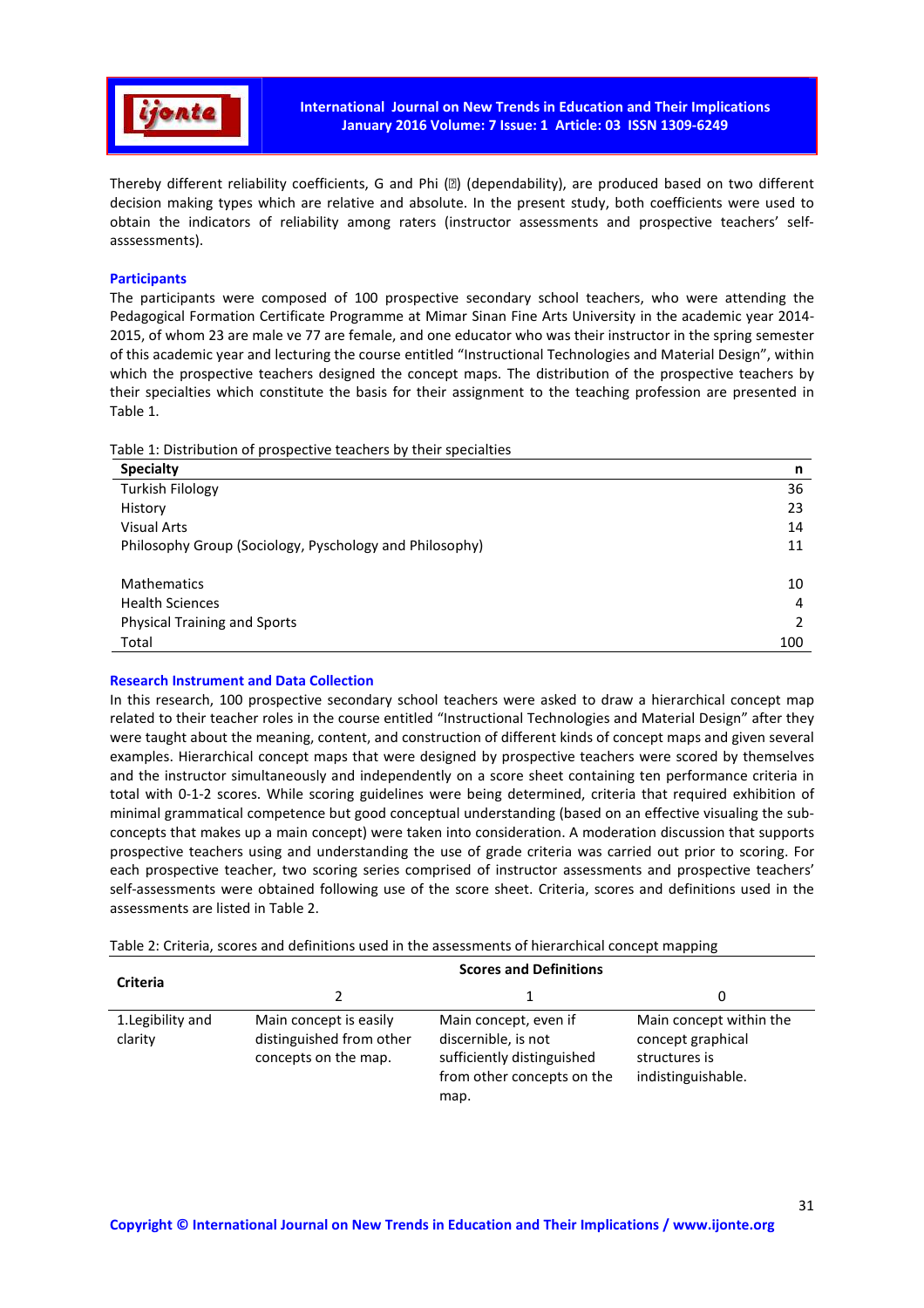# ijonte

**International Journal on New Trends in Education and Their Implications January 2016 Volume: 7 Issue: 1 Article: 03 ISSN 1309-6249** 

| 2. Hierarchical<br>arrangement        | There is a hierarchical<br>arrangement between the<br>root concept and<br>subordinate concepts and<br>a coherent design can be<br>observed between the<br>concepts at the same<br>level. | Even if there is a<br>hierarchical arrangement<br>between the root concept<br>and subordinate concepts, a<br>coherent design cannot be<br>observed.                          | Hierarchical arrangement<br>and coherent design<br>cannot be observed<br>between the root concept<br>and subordinate concepts.                                                                            |
|---------------------------------------|------------------------------------------------------------------------------------------------------------------------------------------------------------------------------------------|------------------------------------------------------------------------------------------------------------------------------------------------------------------------------|-----------------------------------------------------------------------------------------------------------------------------------------------------------------------------------------------------------|
| 3. Relevance and<br>Systemacity/Order | The root concept and<br>subordinate concepts<br>have relevant and<br>systematic/orderly<br>relations.                                                                                    | Some of the relations<br>indicated between the root<br>concept and subordinate<br>concepts are not relevant<br>and systematic/orderly.                                       | Relevant and<br>systematic/orderly<br>relations cannot be<br>established between the<br>root concept and<br>subordinate concepts.                                                                         |
| 4. Visual links                       | Visual links are<br>established between<br>concepts, directions of<br>visual links are correctly<br>set, and connections are<br>defined with coherent<br>verbs and conjunctions.         | Although there are visual<br>links between concepts,<br>direction of them are not<br>set, and unclear and<br>incognizable statements are<br>seen on some links.              | Concepts maps only<br>contain linking lines but<br>lack direction, linking<br>phrases, labelled lines and<br>propositions.                                                                                |
| 5.Exampling                           | Examples are provided for<br>each concept.                                                                                                                                               | Examples are provided for<br>some concepts.                                                                                                                                  | No example was provided<br>for the concepts.                                                                                                                                                              |
| 6.Use of material                     | The content is enriched<br>with the support of<br>different visual materials<br>(pictures, drawings,<br>photographs, cartoons,<br>designing with various<br>materials, etc.).            | Some part of the content is<br>supported by different<br>visual materials (pictures,<br>drawings, photographs,<br>cartoons, designing with<br>various materials, etc.).      | The content is not<br>supported by different<br>visual materials (pictures,<br>drawings, photographs,<br>cartoons, designing with<br>various materials, etc.),<br>only written elements are<br>available. |
| 7.Suitability                         | Conceptual graphical<br>structures are completely<br>suitable for the<br>development and learning<br>level of the target student<br>group.                                               | Although very few, concepts<br>that are unsuitable for the<br>development and learning<br>level of student group are<br>observed in the conceptual<br>graphical structures.  | Conceptual graphical<br>structures are not suitable<br>for the development and<br>learning level of target<br>student group.                                                                              |
| 8.Consistency                         | Conceptual graphical<br>structures, are consistent<br>with cognitive<br>attainments available<br>under the scope of the<br>related the class/subject.                                    | Some sub concepts in the<br>conceptual graphical<br>structures are not covered<br>in the cognitive attainments<br>available under the scope of<br>the related class/subject. | Conceptual graphical<br>structures, are not<br>consistent with cognitive<br>attainments available<br>under the related the<br>class/subject.                                                              |
| 9. Design features                    | A map that is appropriate<br>for all design features<br>(color, size, highlight, etc.)<br>to allow easier reading of<br>conceptual graphical<br>structures is prepared.                  | Some design features are<br>ignored, and this decreases<br>readability in some parts of<br>the conceptual graphical<br>structures.                                           | Design features were<br>ignored in such a way that<br>it makes conceptual<br>graphical structures<br>unreadable.                                                                                          |
| 10.Form and<br>purpose of use         | How and for what<br>purpose (teaching,<br>repetition, enhancement,<br>practice, assessment and                                                                                           | How and for what purpose<br>(teaching, repetition,<br>enhancement, practice,<br>assessment and evaluation,                                                                   | How and for what purpose<br>(teaching, repetition,<br>enhancement, practice,<br>assessment and                                                                                                            |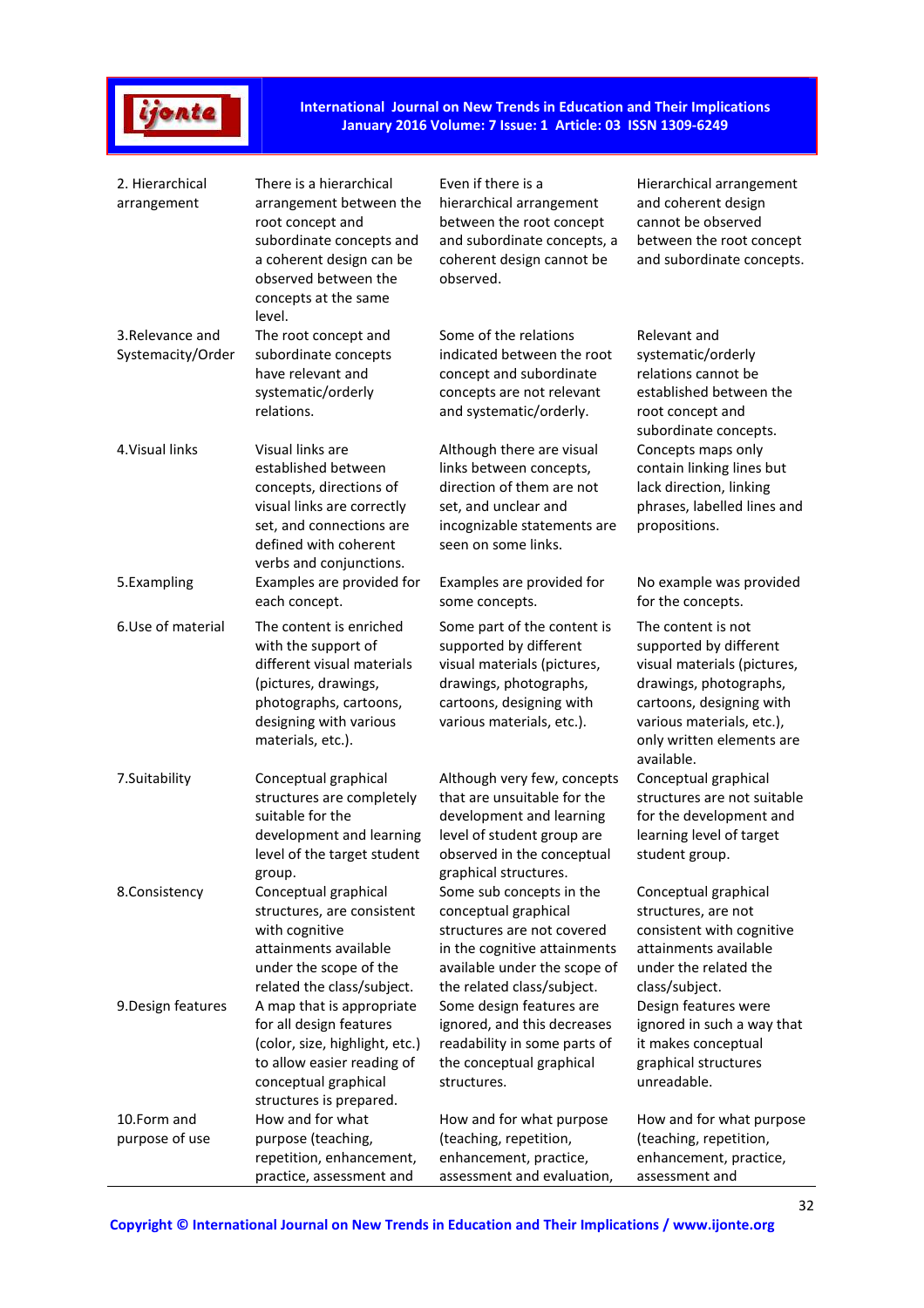

**International Journal on New Trends in Education and Their Implications January 2016 Volume: 7 Issue: 1 Article: 03 ISSN 1309-6249** 

| vague areas. |  | evaluation, etc.) the<br>concept map will be used<br>is defined in detail. | etc.) the concept map will<br>be used is superficially<br>defined, and there are some | evaluation, etc.) the<br>concept map will be used<br>is not defined. |
|--------------|--|----------------------------------------------------------------------------|---------------------------------------------------------------------------------------|----------------------------------------------------------------------|
|--------------|--|----------------------------------------------------------------------------|---------------------------------------------------------------------------------------|----------------------------------------------------------------------|

There is more than one technique used in determining the reliability of the abovementioned tools and the like utilized in performance based assessments. Some of these techniques provide the consistency level between the raters over the total scores attained by individuals for a specific performance, while the others address approach each performance criterion separately. In the context of this study, both techniques were utilized to study the reliability of the tool provided in Table 2. As a basis of the reliability study, concept map development performance of 50 prospective teachers out of 100 who formed the study group was evaluated simultaneously and separately by the instructor responsible for the class in which concept maps were developed and a second instructor observing the class. Under the scope of the techniques that reveal the consistency level between the raters over the total performance scores, the correlation technique was used, and the level of the relationship between the two instructors' assessments on concept map development performances of 50 prospective teachers was found to be  $r_{xy}$ = 0.96 (p<.001). This value was considered to indicate the consistency/coherence between the assesssments of the two instructors on prospective teachers' performances. In order to obtain separate reliability indicators for each criterion, Cohen's Kappa formula (Krippendorff, 2004) was used, which is a coefficient that provides more precise information than simple percentage consistency calculation as it also takes consistency percentage obtained by chance into consideration and is one of the non-parametric statistic types used for categorical variables. Symmetrical assessment values obtained regarding the criteria on the score sheet are listed in Table 3.

| Table 3: Symmetric measures for assessment criteria |
|-----------------------------------------------------|
|-----------------------------------------------------|

| <b>Measure of Agreement</b><br>Kappa | р    |
|--------------------------------------|------|
| 0.315                                | .002 |
| 0.728                                | .000 |
| 0.401                                | .000 |
| $1.000^{\degree}$                    | .000 |
| 1.000                                | .000 |
| 0.791                                | .000 |
| 0.865                                | .000 |
| 1.000                                | .000 |
| 0.739                                | .000 |
| 0.742                                | .000 |
|                                      | ***  |

 $p<.01$   $p<.001$ 

Kappa consistency measure values presented in Table 3 show to what extent the consistency among the fixed number of raters is not random, and thus, suggest a high consistency among the raters if it is proximate to 1.00 (Reynold, Livinston & Wilson, 2006). According to this, each criterion used to evaluate the performance of prospective teachers allows both instructors to score objectively and nonfortuitously; in other words, it is suitable for producing a reliable scoring. On the other hand, the content validity of the assessment tool was tried to be ensured through the opinions of two measurement and evaluation experts.

#### **Data Analysis**

In the present study, analyses based on the consistency between the two instructors in determining the reliability of the tool used for evaluating the prospective teachers' performance in designing hierarchical concept maps were conducted using SPSS 20.00 software. In analyses under the scope of G-Theory to investigate the consistency between instructor assessments and prospective teachers' self-assessments, the statistical software EduG 6.1 was used.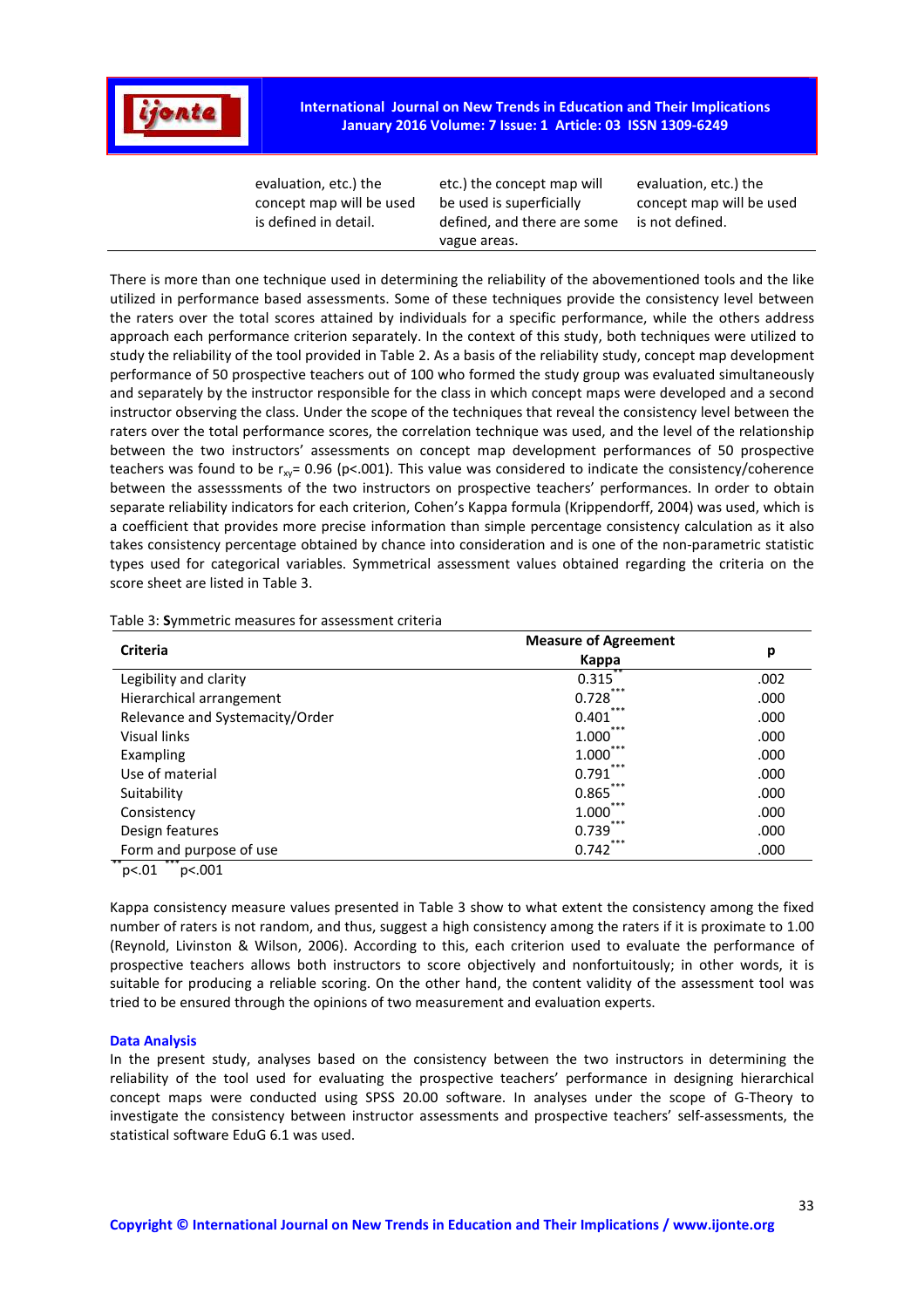

### **FINDINGS**

Instructor assessments and prospective teachers' self-assessments were examined correlatively, and the findings of the generalizability study conducted to obtain information about scoring consistency, assessment behavior and difficulty of performance criteria are provided in Table 4.

| Table 4: Estimated variance components and percentages for prospective teachers' instructional concept map |  |  |  |  |  |
|------------------------------------------------------------------------------------------------------------|--|--|--|--|--|
| designs by ANOVA                                                                                           |  |  |  |  |  |

| <b>Source</b>             | <b>Sum of Squares</b>                  | df  | <b>Mean Square</b> | <b>Estimated Variance</b> | Total Variance (%) |
|---------------------------|----------------------------------------|-----|--------------------|---------------------------|--------------------|
|                           |                                        |     |                    | Component                 |                    |
| p                         | 93.69                                  | 99  | 0.95               | 0.003                     | 0.7                |
| c                         | 85.37                                  | 9   | 9.49               | 0.032                     | 7.5                |
|                           | 32.26                                  | 1   | 32.26              | 0.029                     | 6.8                |
| pxc                       | 379.33                                 | 891 | 0.43               | 0.134                     | 31.2               |
| pxr                       | 61.24                                  | 99  | 0.62               | 0.046                     | 10.7               |
| $c \times r$              | 25.32                                  | 9   | 2.81               | 0.027                     | 6.2                |
| $p \times c \times r$ , e | 141.18                                 | 891 | 0.16               | 0.158                     | 37.0               |
| ≖                         | n' norson s' critoria rupator ou orror |     |                    |                           |                    |

p: person, c: criteria, r: rater, e: error

Even though the analyses in generalizability studies are based on random-effects factorial ANOVA, as also suggested by Shavelson & Webb (1991) and Brennan (2001), this concept has nothing to do with the hypothesis test. Therefore, there are no F and p values in Table 4.

When Table 4 is analyzed, it is observed that the variance component of 0.003 estimated for person (p) main effect has the smallest share of variance and that it explains only 0.7% of the total variance. This variance component that is for the universal scores suggests that the individuals do not differ systematically from each other in terms of the characteristics assessed, in other words, the prospective teachers do not differ in performance of designing concept maps and that they exhibit similar performance levels. This variance component estimated for individuals is the universal score variance which corresponds to the actual score variance in CTT and therefore, the value is desired to be greater.

The value of the estimated variance component value for criteria (c) used in evaluating the prospective teachers' hierarchical concept mapping performance is 0.032 which explains 7.5% of the total variance. Accordingly, it may be suggested that difficulty levels of some criteria differ from others, in other words, there are criteria that have difficult and easily achieved/fulfilled contents. Based on this finding, the criteria that are the most difficult and the easiest to achieve in terms of the assessments made by the instructor and the prospective teachers were examined separately, and the breakdown of the assessments conducted with scores 0, 1 and 2 for each criterion is shown in Table 5.

| ujjtjilitu                         |                           | <b>Score Distribution for</b> | <b>Instructor</b> | <b>Score Distribution for</b><br><b>Prospective Teachers'</b> |                                |    |     |       |
|------------------------------------|---------------------------|-------------------------------|-------------------|---------------------------------------------------------------|--------------------------------|----|-----|-------|
| <b>Criteria</b>                    | <b>Assessments</b><br>(n) |                               |                   | Total                                                         | <b>Self-Assessments</b><br>(n) |    |     | Total |
|                                    | 0                         | 1                             | $\overline{2}$    |                                                               | 0                              | 1  | 2   |       |
| Legibility and clarity             | 2                         | 2                             | 96                | 100                                                           | 1                              | 1  | 98  | 100   |
| Hierarchical arrangement           | 13                        | 20                            | 67                | 100                                                           | $\overline{\phantom{a}}$       | 6  | 94  | 100   |
| Relevance and<br>Systemacity/Order | 6                         | 8                             | 86                | 100                                                           |                                | -  | 100 | 100   |
| Visual links                       |                           | 3                             | 90                | 100                                                           | 8                              | 4  | 88  | 100   |
| Exampling                          | 25                        | 27                            | 48                | 100                                                           | 16                             | 12 | 72  | 100   |

Table 5: Breakdown of criteria scores based on instructor assessments and prospective teachers' selfassessments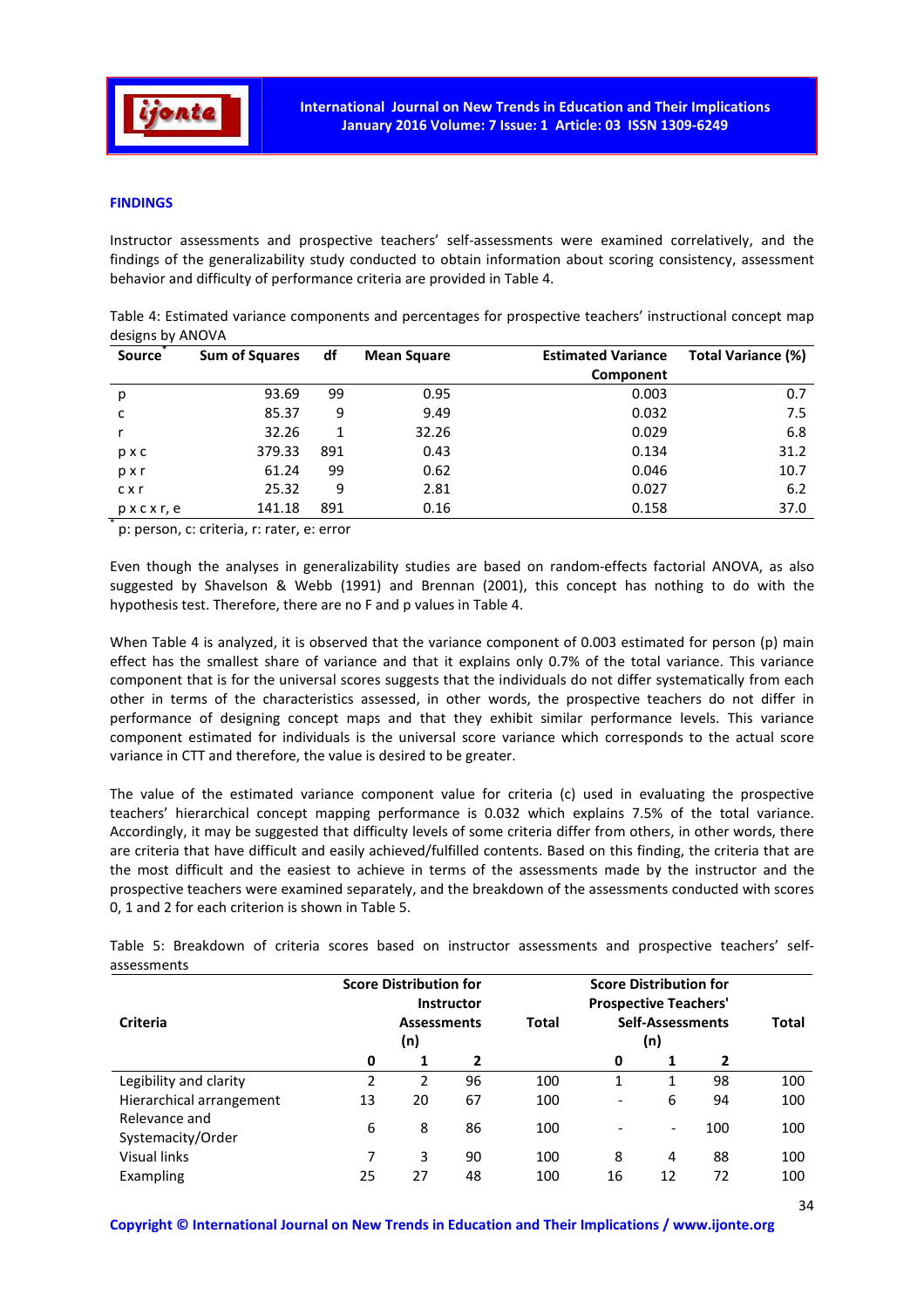|                         | <b>International Journal on New Trends in Education and Their Implications</b><br>January 2016 Volume: 7 Issue: 1 Article: 03 ISSN 1309-6249 |    |    |     |    |    |    |     |  |  |
|-------------------------|----------------------------------------------------------------------------------------------------------------------------------------------|----|----|-----|----|----|----|-----|--|--|
| Use of material         | 38                                                                                                                                           | 25 | 37 | 100 | 12 | 17 | 71 | 100 |  |  |
| Suitability             | 9                                                                                                                                            | 18 | 73 | 100 | 5  | 4  | 91 | 100 |  |  |
| Consistency             | 10                                                                                                                                           | 14 | 76 | 100 | 9  | 8  | 83 | 100 |  |  |
| Design features         | 28                                                                                                                                           | 17 | 55 | 100 | 3  |    | 95 | 100 |  |  |
| Form and purpose of use | 4                                                                                                                                            |    | 89 | 100 | 4  |    | 95 | 100 |  |  |

When Table 5 is analyzed, "Use of Material" and "Design Features" were observed to be the most difficult criteria to achieve based on the instructor assessments where respectively 38 and 28 prospective teachers scored 0 (zero). Accordingly, the easiest criteria to achieve are "Legibility and Clarity" and "Visual Links" where respectively 96 and 90 prospective teachers obtained full scores (2 points). On the other hand, based on their self-assessments, the most difficult criteria the prospective teachers mentioned that they hard time achieving were "Exampling", and consistently with the instructor assessments "Use of Material" where respectively 16 and 12 prospective teachers evaluated themselves with 0 (zero) points. The criteria that they achieved the most easily were "Relevance and Systemacity/Order", and again consistently with the instructor assessments "Eligibility and Clarity" where respectively all prospective teachers (100 individuals) and 98 prospective teachers evaluated themselves with full scores (2 points). However, it is important to note here that "Exampling" and "Use of Material" criteria, which were considered as two of the most difficult criteria by both the instructor and the prospective teachers, were scored 2 full points by the instructor for less than 50% of the prospective teachers as can easily be observed from a review of the row, while these criteria were scored 2 full points by 70% of the prospective teachers in self-assessment. Difficulty levels appear to differ from each other throughout the criteria and at the same time this difference is also seen during the independent assessments made by instructors and prospective teachers reciprocally.

Raters (*r*) main effect shows whether or not the severity-leniency levels of raters scoring all the individuals differ. Table 4 shows that the estimated value for this variance component is 0.029 and that the total variance explained by this component is 6.8%. This value being proximate to zero indicates that the instructor and the prospective teachers themselves treat the prospective teachers with equal severity-leniency.

Persons-criteria common effect (*p x c*) shows whether or not a specific individual's relative position (performance criteria) changes from one subject to another. The estimated value for this variance component is 0.134 and total variance explained by this component is 31.2%. Hence, the component based on the common interaction ranks second as per the total percentage it explains, in other words it has a significant place in the ranking due to its magnitude. Correspondingly, it is suggested that relative positions (performance criteria) of prospective teachers may differ from one criterion to another.

Persons-raters common effect (*p x r*) shows whether or not the raters and prospective teachers scored more severely-leniently by comparison. Table 4 shows that the estimated value for this variance component is 0.046 and total variance percentage explained this component is 10.7%. Accordingly, it may be suggested that raters' scores may differ from one individual to another and, in other words, that individuals rated high by a rater is rated low by the other. Hence, in addition to what is presented in Table 4, when instructor assessments and prospective teachers' self-assessments are thoroughly examined, it is found that prospective teachers' assessments ( $\bar{X}_{PT}$  = 18.29) are more positive compared to those of the instructor ( $\bar{X}_I$  = 15.75), and that the difference  $[t_{(198)}=6,421, p<0.001]$  between the assessments is significant. Hence, in parallel to this finding, Yılmaz-Nalbantoğlu's study (2012), based on the findings of the t test used to compare students' selfassessment scores to those of the rater, suggested that students had a significant tendency for a relatively more positive self-assessment.

Criteria-rater common effect (c x r) shows whether or not raters' scores are stable from one criterion to another. In fact the value calculated for this variance component is 0.027 and that the total variance explained by this component is 6.2%. The component value being proximate to zero may suggest that the scoring made by both the instructor and the prospective teachers are stable to a great extent even though there is a minor difference from one criterion to another.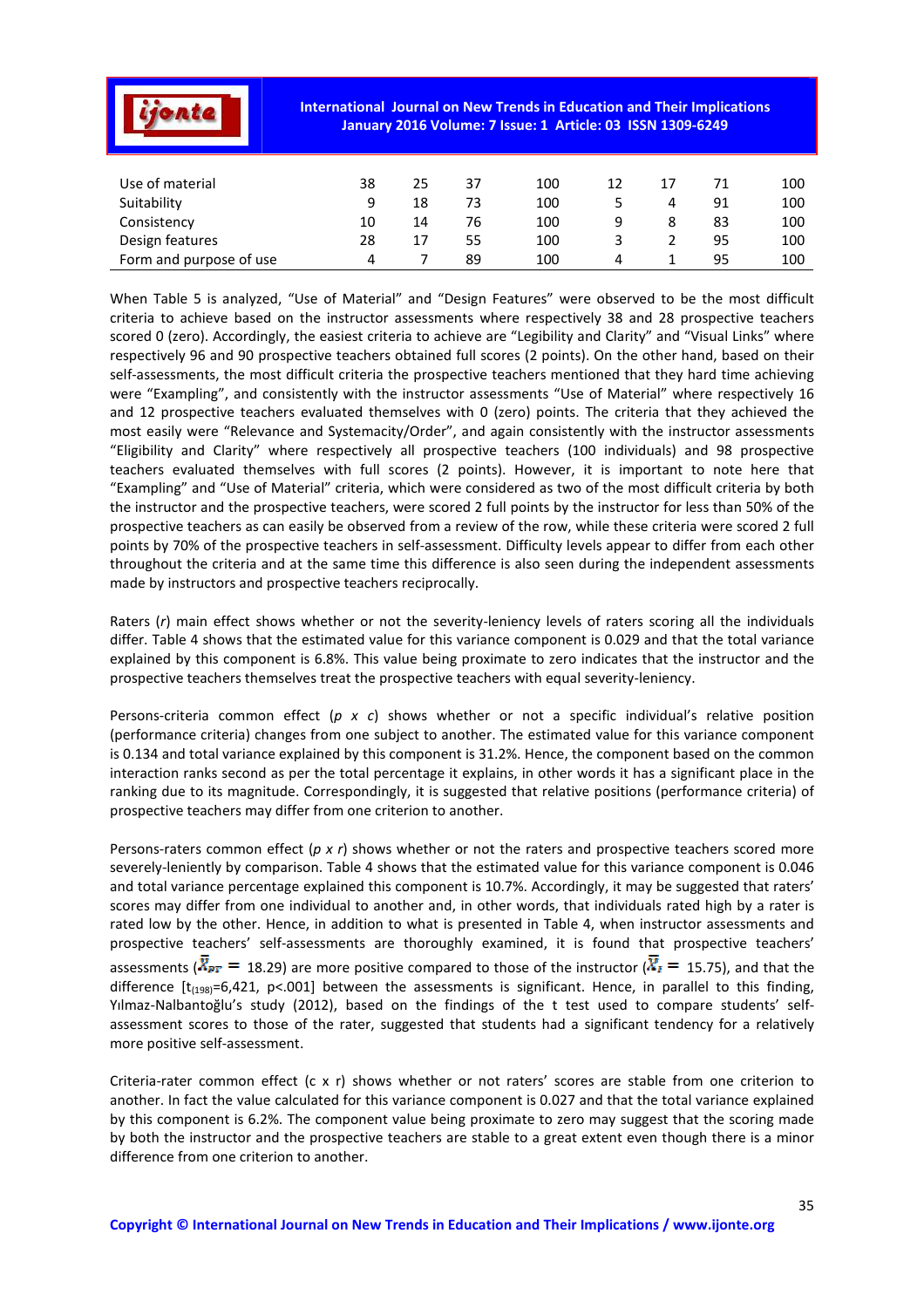

Remainder effect variance (*p x c x r*, e) are comprised of persons-criteria-rater common effect and random errors. Table 4 shows that the highest variance value of 0.158 belongs to this component with which 37.0% of the total variance is explained. The important place of the explained variance in the rank order serves as an indicator of the magnitude of the remainder effect. The magnitude of this effect not only means that the difference between the individuals' scores is caused by the criteria and the raters, but also shows the possibility of variability due to the factors other than the ones in the research design. Hence, in addition to interpreting the main and common effects based on the relative magnitudes of variances obtained by G-study, the present study conducted a reliability estimation in respect of instructor assessments and prospective teachers' selfassessments on hierarchical concept map performances based on G and Phi ( $\Box$ ) coefficients, and G coefficient was found to be 0.06, and Phi ( $\textcircled{\tiny{\textit{B}}}$ ) coefficient, which produces a stricter value, was found to be 0.05. In other words, it may be suggested that the magnitude of remainder effect variance is caused by the inconsistency between instructor assessments and prospective teachers' self-assessments on concept maps. Hence, while the observations based on Table 5 explain this finding to some extent, the correlation analysis used to obtain an extra measurement of the aforementioned consistency showed a low level of relationship ( $r_{\text{av}}$ = 0.24, p<.05) between the instructor assessments and prospective teachers' self-assessments. It is possible to come across studies with similar findings in the literature; for example Longhurst & Norton (1997) also found a correlation coefficient value (0.43), which was not high, in their research on the correlation between instructor and student scorings.

### **DISCUSSION AND CONCLUSION**

Under the scope of the present study, a generalizability study was carried out by creating *p x c x r* (p: person, c: criterion, r: rater) pattern through scoring of the prospective teachers' concept maps by the instructor and the prospective teachers themselves. Analysis based on estimated variance values revealed the following:

- In terms of their performance on concept map design, prospective teachers are homogeneously dispersed.
- Difficulty levels of the criteria used in the assessment vary. However, while the difficulty levels of the criteria vary throughout the criteria, this variance is also reciprocally observed in the instructor's and the prospective teachers' independent assessments.
- An equal severity-leniency is observed in both the assessments made by the instructor for all prospective teachers and the self-assessments made by the prospective teachers.
- Prospective teachers' performance measurements differ from one criterion to another; in other words some prospective teachers were found to exhibit high performance in some criteria and low performance in some other criteria.
- Scores given to concept map design performances of the prospective teachers vary based on the rater, and self-assessments are more positive compared to the instructor assessments.
- Raters were found to be consistent (stable) in scoring in respect of the criteria in the scoring sheets.
- The difference between the prospective teachers' performances was found to have resulted from the criteria and the rater.

Another indicator that this difference was caused particularly by the raters is the low G and Phi (a) coefficients (respectively 0.06 and 0.05) and the low correlation coefficient (0.24) between the scores of the raters. Considering the reliability evidence obtained based on the Kappa coefficient for each criterion of the scoring key that was initially found to be fit for reliable scoring based on the results obtained with regard to the fact that two different raters performed consistent scoring, one of the possible and the most important reasons why we cannot observe consistency between the raters is believed to the prospective teachers' incapability to make a self-assessment which requires an objective self-evaluation behavior. On the other hand, as Ewing and Everett (2015) stated, from a realistic point of view, it is stipulated that the instructors have overall responsibility for the final agreed grade from a quality assurance perspective. On the opposite, people grading themselves usually tend to move out of the grade band. However, it is also known that self-assessment skills can be acquired and applied competently in adulthood if they are experienced as of childhood, and that especially where the education system is not supportive of the development of such skills starting from childhood, individuals assess themselves either as very low or very high performer when they become an adult. Considering that acquiring these skills began to be emphasized following the revisions after 2005 and were not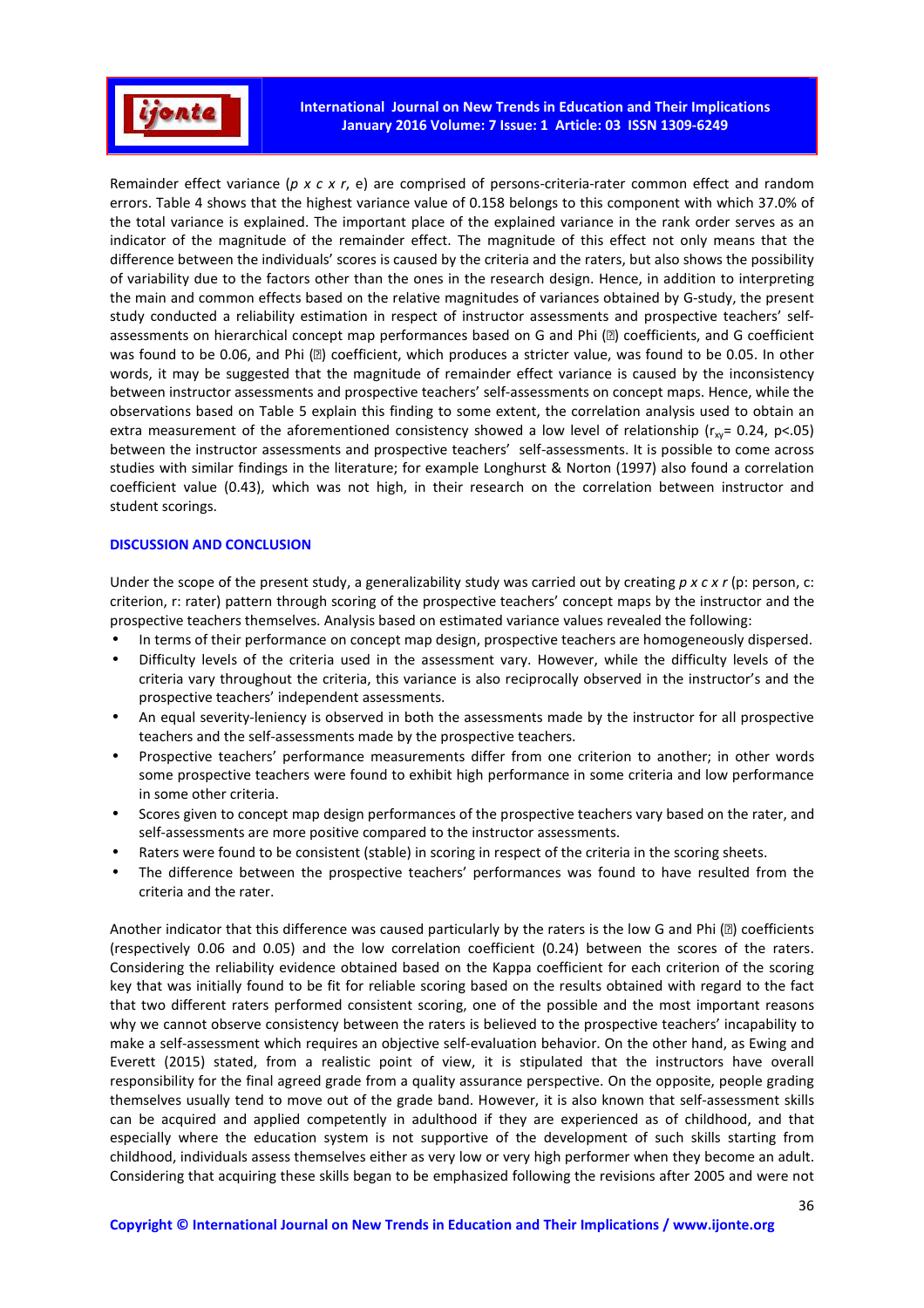

**International Journal on New Trends in Education and Their Implications January 2016 Volume: 7 Issue: 1 Article: 03 ISSN 1309-6249** 

specifically emphasized among the main targets of our national Turkish education and training programs before this date, it is a usual to see the inconsistency between prospective teachers' self-assessments and the instructor assessments on prospective teachers' concept map design performances. The drawback here is that the prospective teacher who is incapable of self-assessment will be incompetent in defining and compensating own deficiencies related with the technical and applied information on his/her related field. Besides, another reason for the difference between the instructor assessments and the prospective teachers' assessments throughout the criteria may be that the prospective teachers may not have comprehended the content of assessment criteria on concept map design performances well enough or that the prospective teachers may have not paid due care to the importance of aforementioned self-assessment practice. For example "Use of Material" criteria that increases the readability and attractiveness of the concept maps and the number of sense organs in learning was found to have one of criteria with the highest difficulty level (the most difficult) as mutually determined by the instructor and the prospective teachers. But on the other hand, this common opinion differs at a very important point; while more than 70% of the prospective teachers defined the "Use of Material" as the criterion that is achieved with the highest performance level, the instructor stated that only 37% of the group was able to achieve this criterion at high performance. Based on the above, it is suggested that the initiatives supporting the development of self-assessment skills that will help teachers and prospective teachers define and compensate their deficiencies may also assist them with acquiring sufficient technical knowledge and skills that are the foundation for developing quality teaching and assessment materials that support acquisition of high order mental skills such as concept maps.

### **BIODATA AND CONTACT ADDRESSES OF AUTHORS**



Assist.Prof.Dr. Göksu GÖZEN is a full-time academic staff of Educational Measurement and Evaluation in the Department of Educational Sciences at Mimar Sinan Fine Arts University. She received BA (2000), and MA (2002) degrees in Educational Measurement and Evaluation at Hacettepe University, and PhD (2007) degree in the same area at Ankara University. Her research interests include developing measurement and assessment tools, test scoring methods, teaching and assessing higher order thinking skills (i.e. creative thinking and problem solving skills), project-based learning, and performance assessment. She has also published in the area of ethics in educational and psychological testing process..

Assist.Prof.Dr. Göksu GÖZEN Mimar Sinan Fine Arts University Department of Educational Sciences Cumhuriyet Mah. Silahşör Cad. No:71 34380 Bomonti, Şişli, İstanbu-l TURKEY E-Mail: goksu.gozen@msgsu.edu.tr



 Assist.Prof.Dr. Kaan Zülfikar DENİZ is a full-time Assistant Professor at Ankara University, Ankara, Turkey. He received BS (2001), and MS (2003) degrees in Measurement and Evaluation at Hacettepe University , Ankara, Turkey. He has completed his PhD dissertation (2008) at the Measurement and Evaluation, Ankara University, Turkey. His research interests include Scale development and measurement of affective properties. In the last 13 years he has worked as a full-time academic staff at Ankara University. He is a founding director of Ankara University Examination Management Center (ASYM).

Assist.Prof.Dr. Kaan Zülfikar DENİZ Ankara University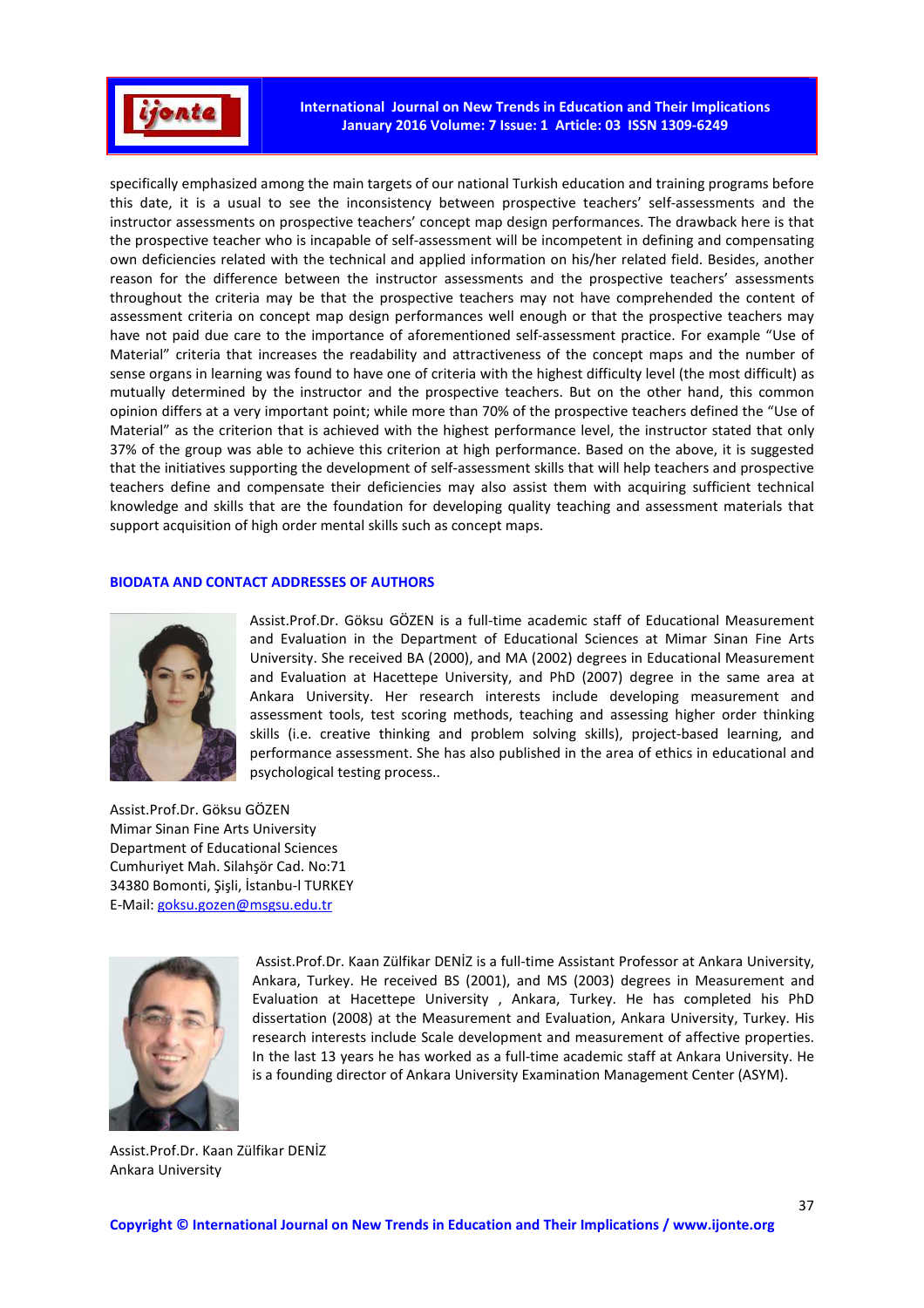

Institute of Educational Sciences 06590 Cebeci, Ankara- TURKEY E. Mail: zlfkrdnz@yahoo.com

## **REFERENCES**

Anıl, D. ve Büyükkıdık, S. (2012). Genellenebilirlik kuramında dört facetli karışık desen kullanımı için örnek bir uygulama. *Eğitimde ve Psikolojide Ölçme ve Değerlendirme Dergisi, 3*(2), 291-296.

Atılgan, H. (2005). Genellenebilirlik kuramı ve puanlayıcılar arası güvenirlik için örnek bir uygulama (Generalizability theory and a sample application for inter-rater reliability). *Eğitim Bilimleri ve Uygulama (Educational Sciences and Practice)*, *4*(7), 95-108.

Avalos, B. (2011). Teacher professional development in *Teaching and Teacher Education* over ten years. *Teaching and Teacher Education*, *27*(1), 10-20.

Bloom, B. S. (1956). Taxonomy of Educational Objectives, Handbook I: The Cognitive Domain. New York: David McKay Co Inc.

Brennan, R. L. (2001). *Generalizability theory*. ACT Publications. Iowa City, Iowa.

Chen, J., & Brown, G. T. L. (2013). High-stakes examination preparation that controls teaching: Chinese prospective teachers' conceptions of excellent teaching and assessment. *Journal of Education for Teaching: International Research and Pedagogy*, *39*(5), 541–556. doi:10.1080/02607476.2013.836338

Crocker, L., & Algina, J. (1986). *Introduction to classical and modern test theory*. Harcourt Brace Javanovich College Publishers, USA.

Cronbach, L. J., Gleser, G. C., Nanda, H., & Rajaratnam, N. (1972). *The dependability of behavioral measurements: Theory of generalizability for scores and profiles*. New York: John Wiley.

Cronbach, L. J., Linn, R. L., Brennan, R. L., & Haertel, E. H. (1997). Generalizability analysis for performance assessments of student achievement or school effectiveness. Educational and Psychological Measurement, *57*(3), 373–399.

Cronbach, L. J., Nageswari, R., & Gleser, G. C. (1963). Theory of generalizability: A liberation of reliability theory. *The British Journal of Statistical Psychology, 16*, 137-163.

Darling-Hammond, L. & Adamson, F. (2010). *Beyond basic skills: The role of performance assessment in achieving 21st century standards of learning.* Stanford, CA: Stanford University, Stanford Center for Opportunity Policy in Education.

Dochy, F. J. R. C., Segers, M., & Sluijsmans, D. (1999). The use of self-, peer and co-assessment in higher education: A review. *Studies in Higher education*, *24* (3), 331-350.

Edmondson, K. M. (2000). Assessing science understanding through concept maps. In Mintzes, J. J., Wandersee, J. H., & Novak, J. D. (Eds.). Assessing science understanding: A human constructivist view (pp. 15-40). San Diego, CA: Academic Press.

Ewing, A. & Everett, S. (2015). Combining self-, peer- and tutor-assessment. Outside the Box Assessment & Feedback Practices, *1*(1), 9.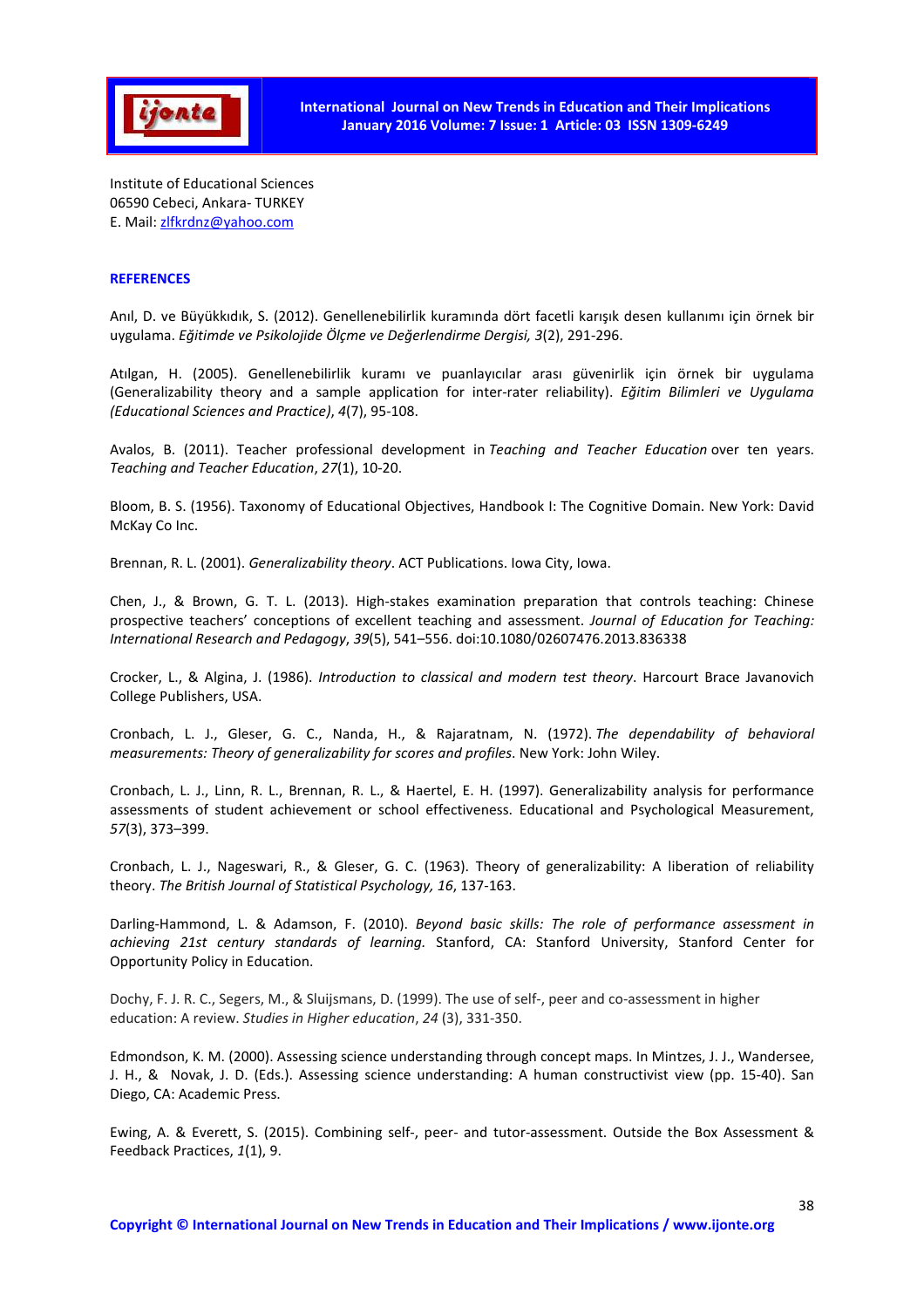

Goodwin, L. D. (2001). Interrater agreement and reliability. *Measurement in Psychical Education and Exercises Science, 5*(1), 13-14.

Güler, N. (2009). Genellenebilirlik kuramı ve SPSS ile GENOVA programlarıyla hesaplanan G ve K çalışmalarına ilişkin sonuçların karşılaştırılması (Generalizability theory and comparison of the results of G and D studies computed by SPSS and GENOVA packet programs.). *Eğitim ve Bilim (Education and Science)*, *34*(154), 93-103.

Güler, N. (2011). Rasgele veriler üzerinde genellenebilirlik kuramı ve klasik test kuramına göre güvenirliğin karşılaştırılması (The comparison of reliability according to generalizability theory and classical test theory on random data). *Eğitim ve Bilim (Education and Science)*, *36*(162), 225-234.

İngeç, Ş. K. (2009). Analysing concept maps as an assessment tool in teaching physics and comparison with the achievement tests. *International Journal of Science Education*, *31*(14), 1897-1915.

Jimenez-Snelson, L. (2010). Estimating the reliability of concept map ratings using a scoring rubric based on three attributes of propositions. Doctor of Philosofy Dissertation, April 2010. Brigham Young University, Department of Instructional Psychology and Technology. BYU ScholarsArchieve. Available at: http://scholarsarchieve.byu.edu/etd

Krippendorff, K. (2004). Reliability in content analysis: Some common misconceptions and recommendations. *Human Communication Research*, *30*(3), 411-433.

Longhurst, N., & Norton, L. S. (1997). Self-assessment in coursework essays. *Studies in Educational Evaluation*, *23* (4), 319-330.

McClure, J. R., Sonak, B., Suen, H. K. (1999). Concept map assessment of classroom learning: Reliability, validity, and logistical practicality. *Journal of Research in Science Teaching*, *36*(4), 475-492.

Moreira, M. (2006). Concept mapping: An alternative strategy for evaluation. *Assessment & Evaluation in Higher Education*, *10*(2), 159-168.

Novak, J. D. & Cañas, A. J. (2007). Theoretical origins of concept maps, how to construct them, and uses in education. *Reflecting Education*, *3*(1), 29-42.

Novak, J. D. & Cañas A. J. (2008). The theory underlying concept maps and how to construct and use them. Technical Report IHMC CmapTools 2006-01 Rev 01-2008, Florida Institute for Human and Machine Cognition. Available at: http://cmap.ihmc.us/Publications/ResearchPapers/TheoryUnderlyingConceptMaps.pdf

Nunally, J. C. (1982). Reliability of measurement. Encylopedia of Educational Research, (5<sup>th</sup> edition). Editor H.E. Mitzel. New York.

Nunally, J. C. & Bernstein, I. H. (1994). *Psychometric theory* (3rd edition). New York: Mc-Graw-Hill.

Plummer, K. J. (2008). Analysis of the psychometric properties of two different concept-map assessment tasks. Doctor of Philosofy Dissertation, April 2008. Brigham Young University, Department of Instructional Psychology and Technology. BYU ScholarsArchieve. Available at: http://scholarsarchieve.byu.edu/etd

Rafferty, C. D. & Fleschner, L. K. (2010). *Concept mapping: A viable alternative to objective and essay exams*. Reading Research and Instruction, *32*(3), 25-34.

Sanders, P.F.(2014). Generalizability theory: Estimation. Wiley StatsRef: Statistics Reference Online: http://onlinelibrary.wiley.com/doi/10.1002/9781118445112.stat06695